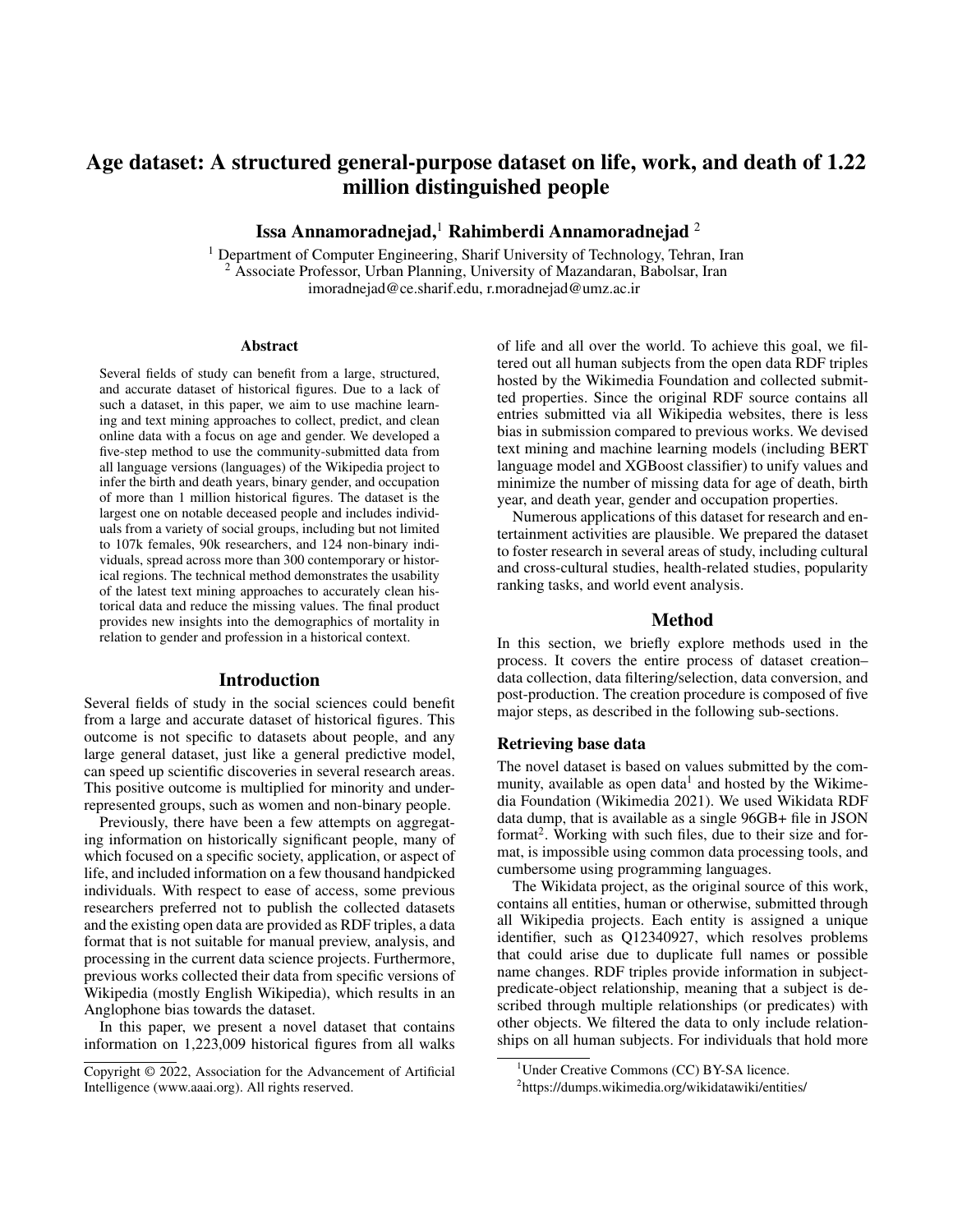than one value for a property (e.g. country), we kept all values, concatenated with a delimiter.

### Determining age of death

Birth and death date was available for 86% and 75% of individuals in the original source, respectively. For the remaining people, we noted that short descriptions of around 300k subjects concluded by stating the exact lifespan of the deceased person (e.g. "1452-1509" or "(30 BC-23 AD)"). Based on this idea, we were able to extract birth year and death year from the textual values by using a few regular expressions. Based on the extracted two values, we calculated the age of death for every deceased person that had a valid birth and death year.

## Determining gender

In the original source, gender was available for 50% of the people. To predict this property for the rest of the dataset, we trained a binary classification model to detect the gender of given subjects based on their given name, country, and century. While the given name is the most important factor, we included country and era to generate more accurate results (similar to previous efforts on predicting gender based on given names, such as (Wais 2016; Blevins and Mullen 2015)). For this goal, we chose XGBoost classifier, a stateof-the-art tree-based boosting algorithm. The inputs of the model are century (number) and encoded categorical values of given name and country.

For training and evaluation, we utilized labeled part of the dataset, by splitting it into two sections: 67% for training and 33% for evaluation. Based on our evaluation, the trained model achieves 97.51% accuracy and 98.89% F1-score in predicting binary gender. It is important to note that the classifier achieves a high value of F1-score, a metric proper for skewed train datasets. Based on this model, we were able to identify gender for more than 512k additional individuals.

# Determining occupation

While occupation property was available for close to 66% of the people in the original data source, values were inconsistent with each other in two regards: first, they included several synonyms (like businessman/businessperson; professor/university professor) and second, different occupation levels were used (like military personnel vs. soldier or athlete vs. footballer). To address the inconsistency problem, we performed a unification step and converted all values to coarse-grained classes using a manually generated mapping function. This resulted in unified values for occupation.

To determine occupation for the rest of the dataset, we created a multiclass text classification model that predicts occupation based on the short description of an individual. This step is possible as the main field of work is usually included in the short description of individuals (e.g., "USA president", "Photographer", and "Ski player" would be classified to "Politician", "Artist" and "Athlete", respectively). Our method uses BERT language model to generate numerical embedding for short descriptions and trains an SVM classifier using these generated vectors. Since this is a multiclass classification task, the model generates a probability for each class (between 0 and 1) which indicates the confidence of the model for that specific class/occupation. We used a threshold for confidence and considered the highscoring class with more than 0.6 probability as occupation. Our model was able to predict for 84% of the dataset with 93.4% accuracy.

# Generating final output

As the final processing step, we converted the dataset into a single tabular file which is provided in CSV (commaseparated values), and JSON formats. The dataset is publicly available at https://dx.doi.org/10.17632/2sfz4tt88g.

# Content

This section explores the key aspects of the final product. The dataset contains nine important properties for 1,223,009 notable deceased individuals. The properties that describe the individuals are full name, birth year, country, gender, a short description, occupation of the individual, manner of death (a general method such as suicide, natural causes or capital punishment), death year, and age of death.

There are 1,130,871 unique full names in the dataset (92k repetitions, such as "John Smith"), available for everyone included in the dataset. "John" with 26k, "William" with 17k, and "Robert" with 12k are the most common given names, and "Li" with 7.5k, "Liu" with 4.3k, and "Chen" with 4.1k are the most recurring family names in the dataset. Percentage of women included in the dataset increases steadily from 10% for people born in the eighteenth century to close to 30% in the twentieth century.

The dataset provides the relevant country for 72% of the rows of the dataset, where USA, Germany, UK, France and Russia are the most repeated countries with 153k, 107k, 93k, 78k, and 36k people, respectively. It should be noted that a historical country may have existed in the past and the name of the territory at the time of the individual is used in the dataset (e.g. "Roman Empire"). With regards to occupation, the dataset includes more than 281k artists, 195k politicians, 110k athletes, 90k researchers, 52k military personnel, 37k religious figures, 19k businesspersons, and 215k other less frequent occupations (such as journalists and judges)

Manner of death is available for 53,284 individuals. Natural causes (such as myocardial infarction, cancer, and pneumonia) as the most common reason for death is reported for 62.9% of the available data. Suicide with 10.9%, accidents with 9.4%, and homicide with 8.8% are in the next places.

As seen in Figure 1, number of women included in the dataset are much lower than men (0.11x). Ages between 70 and 90 are the top recurring death ages for all individuals, and the average age for females is relatively higher than males (71.3 y compared to 69.1 y). With respect to occupation, businesspersons (76.0 y), religious figures (75.9 y) and researchers (75.8 y) have the highest average ages, while military personnel (63.8 y), athletes (69.0 y) and journalists (70.6 y) have the lowest averages. The given statistics are for people born after 1870, to produce results merely based on occupation and neutralize the impact of higher life expectancy in recent centuries on relatively new occupations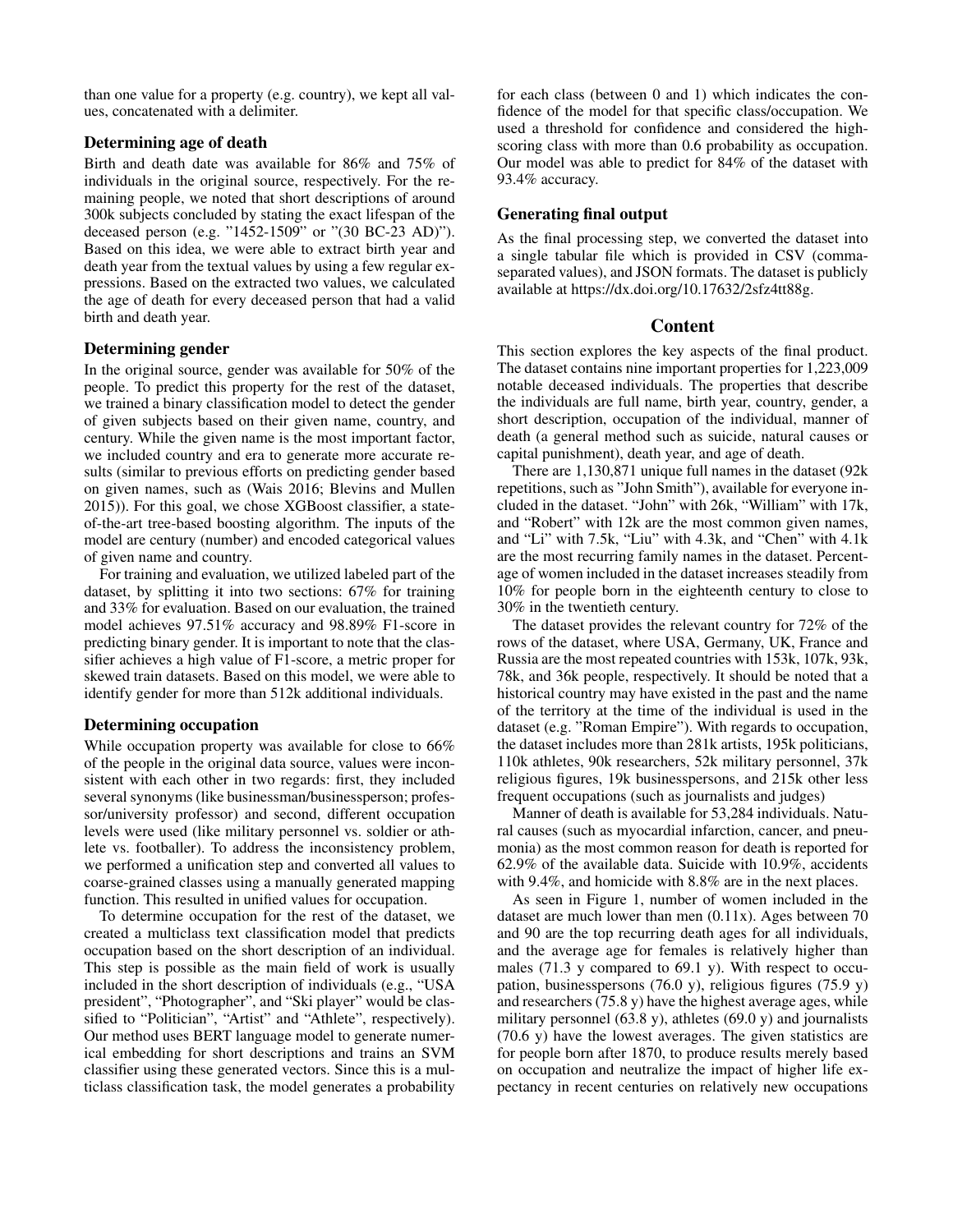

Figure 1: Number of people in the dataset based on gender and age group

(e.g. journalists). Finally, the dataset includes people from all eras with a high peak for people born in 1940s and 1950s.

### **Discussion**

The dataset can be used as the primary or secondary source in performing cultural and cross-cultural studies. There are countless ways to infer statistics for a specific goal by filtering time, location, gender, .... Gender studies can be performed with a focus on the relationships of gender with other properties such as occupation (similar to (Cortes and Pan 2018)) and given name ((To et al. 2020)), based on the time or place.

Several health-related contributions can be attained with relation to the determinants of age and death. More specifically, determining the impact of factors such as gender, occupation, geographical location, weather, and education on the age and reason of death ((Whalley and Deary 2001)). It is also possible to study the impact of properties such as occupation and gender on specific reasons of death, such as suicide probability, alongside longitudinal studies (similar to (Bando et al. 2012; Bridge et al. 2020)).

Figures 2 and 3 are some examples of this usage. Figure 2 displays the average age of males and females in the past millennium. Based on our data, there was a period of sharp increase in the average age of both genders for people born in the fourteenth century. Figure 3 shows a comparison between the average age of males and females for several countries in our dataset. The X-axis and Y-axis represent the average age for males and females, respectively. Canada is shown to have on of the highest averages, both for males and females.

The dataset is subject to a few limitations, such as incorrect data submissions and missing values, common in all works based on the crowd-sourced content. Despite our effort to reduce the number of missing values through predictive models, the dataset contains some blank cells for certain individuals (such as the cause of death). Lost in history, not being reported by the community and disputes over accuracy are among the main reasons for not being present. Regarding bias and distributions, such datasets on famous people represent the distinguished people and not the demographics of general population. Meaning that if the goal of a particular research is to achieve insights on world populations (and not on famous population), the differences between the two (famous vs. all) should be acknowledged or calculated using additional reported statistics. Such research goals should be pursued based on the goal and context of the study.

### **Conclusions**

In this paper, we presented a unified large dataset on the known properties of life and death of more than 1.22 million historically significant people. This work shows the usability of the latest text mining models to accurately clean historical data and reduce the missing values, especially to retrieve accurate and large information on the relation of wellbeing with other physical and social properties. We unified occupation values in two aspects and reduced the number of missing values to less than 18%. We also predicted gender for 82% of the dataset using a model on first names.

While the focus of the dataset is on the age of people (100% availability), subsets of the dataset can be used as the primary or a secondary source in several areas of study, including cultural and cross-cultural studies, health-related studies, popularity ranking tasks, and world event analysis. Since the data is much larger than the previous data sources used in related studies, the results based on the novel dataset can be more accurate and defendable. In general, we hope and believe that the emergence of this dataset can shed a light on several research paths that have been ignored by researchers for the lack of proper data.

### References

Bando, D. H.; Brunoni, A. R.; Fernandes, T. G.; Benseñor, I. M.; and Lotufo, P. A. 2012. Suicide rates and trends in São Paulo, Brazil, according to gender, age and demographic aspects: a joinpoint regression analysis. *Brazilian Journal of Psychiatry* 34(3): 286–293.